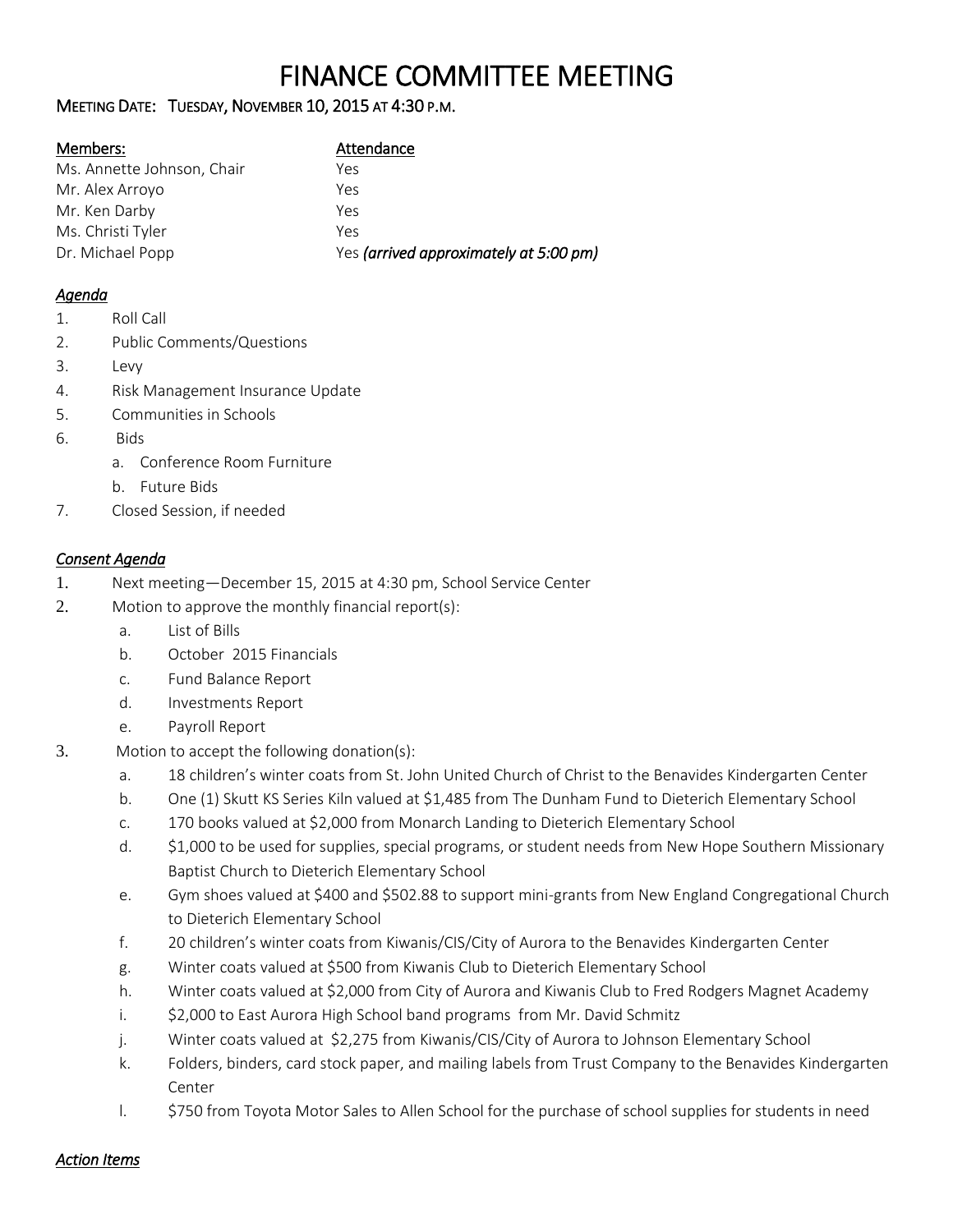- 8. Motion to Approve Adoption Resolution Authorizing and Directing Tax Levy
- 9. Motion to award Conference Room furniture bid to Kentwood Office Furniture

### *Informational Items*

- 10. Levy
- 11. Risk Management Insurance Update
- 12. Communities in Schools
- 13. Future Bids

### *Minutes*

The Finance Committee began promptly at 4:30 pm. There were no public comments or questions.

*Levy*: Ms. Christi Tyler presented the tentative 2015 tax levy. Ms. Tyler stated the board has to approve the tentative levy 30 days before the final levy is adopted, which must be filed with the County by the last Tuesday in December. We are in a tax cap county under the PTELL (Property Tax Extension Limitation Law) this limits the increase in the tax extension to the lesser of CPI or 5%. Ms. Tyler stated that the CPI has never reached 5% since PTELL was enacted in 1991.

To calculate the extension you take last years' extension (the amount received without bond and interest) multiply by CPI (in this case .8%) and this calculation will give you the 2015 extension. Then we divide the extension by the EAV minus new property this calculation becomes the tax rate without the bond and interest. Mr. Ken Darby indicated this number was a little lower from last year, Ms. Tyler agreed. Ms. Annette Johnson asked if PMA was able to run a report indicating where the taxes were coming from and what zones were running high, Ms. Tyler answered she did not have current data, but PMA will contact the county for this information.

Ms. Tyler mentioned the Board's action in the fall with bond refunding and the \$2 million payment helped to reduce the tax rate. A Truth–in-Taxation hearing is not required since the levy request increase is less than 5%. The levy is the best guess of what can be captured in local property tax revenue. The county will only extend what the District asks for, no more-probably less.

Ms. Tyler stated that District 131 continues to lose general state aid over the last five years it is \$38.2 million. We have received some lower the limit funds, but we are not receiving everything due to District 131. The budget stalemate in Springfield might mean that categorical payments such as special education and transportation might not be paid (roughly \$9 million). Ms. Johnson asked if the state was paying on time, Ms. Tyler responded the state is only paying general state aid on time.

Ms. Johnson asked what the impact would be if this levy year, the District only increased the extension by new property not taking CPI. Ms. Tyler replied, with CPI we could expect to receive about \$240,000. Mr. Darby asked why the Municipal Retirement rate was higher this year than last year. Ms. Tyler answered last year District 131 purposefully drew that fund down due to a surplus, this money can only be used for IMRF and Social Security in fiscal year 15.

Ms. Johnson asked what would happen if the District levied less than our funds, for example \$2 million less in the education fund. How would this affect District 131? Ms. Tyler answered it would create an unbalanced budget. Ms. Johnson stated that in the past if the Distract would have a surplus, the District could take that surplus for the buildings, and we can technically levy for less but it would create a deficit in the budget.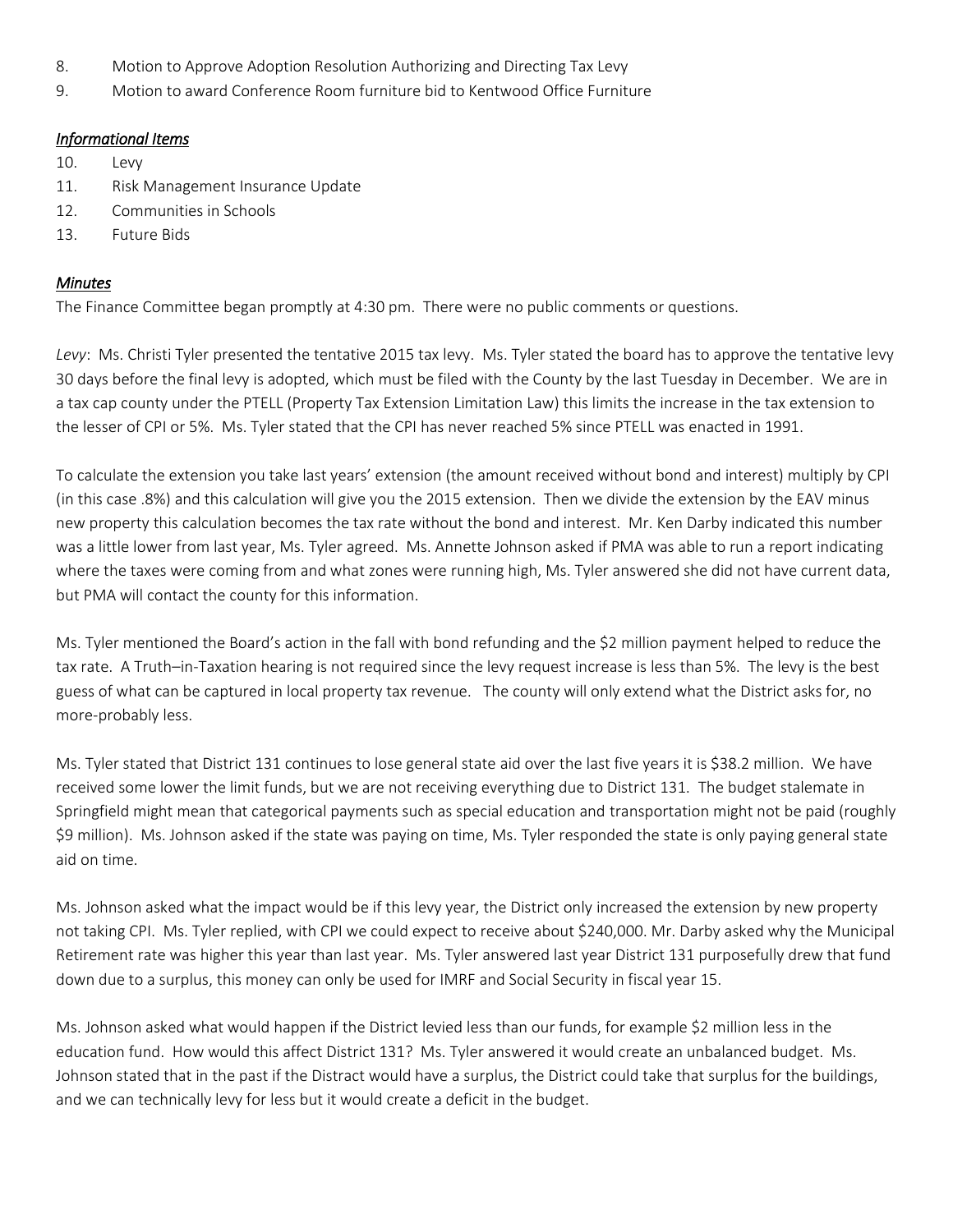*Risk Management Insurance Update*: Mr. Darby had some questions in regards to the insurance audit and limits.

- o The insurance audit that was done recommended the equipment breakdown limit be increased, they have been increased from \$3,000,000 to \$309,432,831
- o The earthquake hazard limit was increased from \$1,000,000 to \$25,000,000 (which is their standard policy)
- o Deductibles were reviewed, an increase to the current deductible would be looked at for the next renewal
- o Property insurance premiums are set by multiplying the value of your building and its contents by a rate determined by the insurance carrier.
- o Cyber coverage is for network security. Mr. Darby asked if we were currently covered for this, Ms. Tyler replied unless this rider is added we would not be covered. Mr. Darby asked what other districts have done; Ms. Tyler responded District 129 did have this protection. Ms. Tyler will ask the technology department what safeguards are currently in place, and if they feel this is a need for the District.

*Communities in Schools*: Dr. Popp indicated there was a request from this organization to work on a grant with them. They made a request for pre-payment on invoices, since their payment cycle differs from our billing cycle. Ms. Beatrice Reyes-Childress checked with the State to see if this would be allowable, the State confirmed this is not allowable due to the parameters of the grant.

Ms. Johnson would like Family Focus and Communities in School grants to operate equally. Dr. Popp agreed, he checked into this and discovered that we are the primary on the Communities in Schools grant and Family Focus is the primary on theirs. This causes a different focus on control. Ms. Johnson asked Dr. Popp if we were going to continue and let Family Focus be a direct grant recipient. Dr. Popp indicated that ultimately District 131 would like to be the primary on the grant. Mr. Darby asked when does the grant expire/renew, can it be changed, does it expire in July? Ms. Tyler indicated it cannot be changed mid-year.

Ms. Reyes-Childress stated there have been regular meetings with Family Focus in order to level out the services. Mr. Darby asked what oversight we have on this program now; Ms. Reyes-Childress replied reports have been provided indicating number of students in program; principals meet with Family Focus as well as with administrator. She also said the goal would be to have the same model with Family Focus as we have with Communities in Schools. Currently there is no third party monitoring this grant, Family Focus monitors their own grant.

Ms. Johnson would like to refocus our position in the grants department; we need to bring in some dollars. West Aurora recently was awarded an energy efficiency grant, why didn't we apply for it? Ms. Reyes-Childress said she would investigate.

#### *Bids*:

*Conference Room Furniture*: The conference room furniture bid was opened on October 28, 2015. Three companies submitted bids: Bee Liner, Kentwood Office Furniture and, American Business Interiors. Kentwood Office Furniture came in as the lowest bidder. The IDEA grant will be paying for this, since this is for IEP conference rooms.

*Future Bids*: Ms. Tyler stated that the registration packet bid is scheduled to be opened on November 12, 2015. Two big bids coming up will be the food service and transportation. Ms. Tyler would like to start the transportation bid process in January. The food service bid will also be up; this one does not have to be bid this year, since we are locked into 5-year CPI increase. (A different CPI than the levy, it is the Food Away From Home.) Ms. Johnson would like to see a food service bid put out, to include cleaning up the cafeteria and pre-plated meals for the elementary schools. Ms. Johnson feels it would cleaner. Ms. Tyler mentioned that our current food service provider does pass all health inspections. Ms. Tyler mentioned that this is the only bid that needs to be approved by ISBE first before it goes out to the